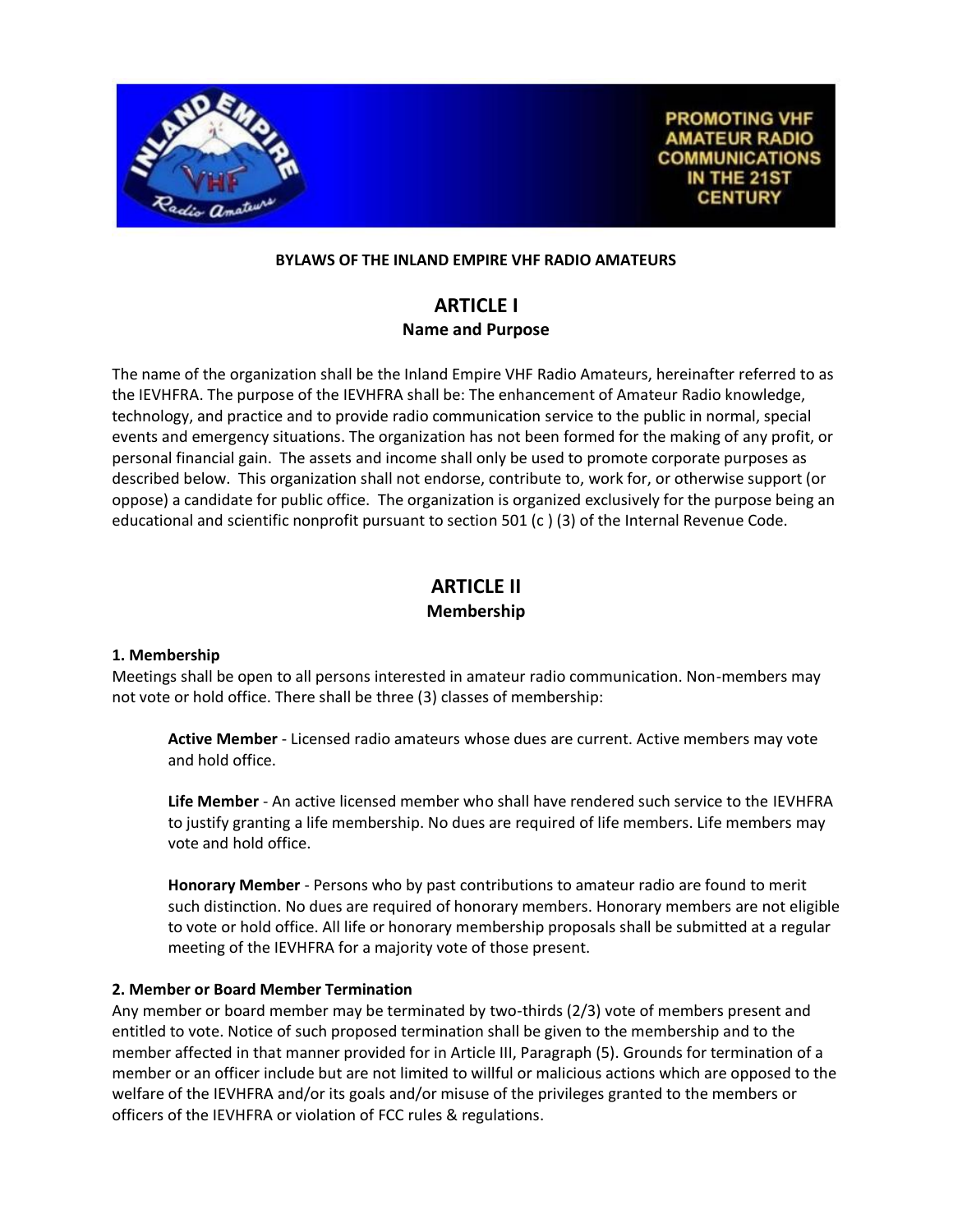## **ARTICLE III Meetings**

### **1. Annual Meeting**

An Annual meeting shall be held in May each year for the purpose of elections and other necessary IEVHFRA business.

## **2. Membership Meetings**

A meeting of the membership shall be held on a regularly recurring day of each month, with the time, place, and format specified by the President of the IEVHFRA.

### **3. Special Meetings**

Special meetings may be called at such times and places as may be specified by the President, a majority of the Board, or ten (10) or more members eligible to vote. Previous notice per Article III, Paragraph (5) is required.

### **4. Board Meetings**

A meeting of the Board shall be held upon notice by the President at a date, time, place, and format stated. Four (4) Board members shall constitute a quorum. The act of the majority of those Board members or Board members and Trustee present at a meeting attended by a quorum shall be the act of the Board. Voting by proxy shall not be allowed for any purposes at any Board meeting. In an emergency situation, as determined by the President, an emergency board meeting may be accomplished in person, by telephone conference or by electronic conferencing.

### **5. Notice**

Adequate notice of any additional meetings or terminations shall consist of notification via groups.io, and posting it on the IEVHFRA website, not less than ten (10) business days before the meeting. There will be an exception for an emergency Board Meeting as stated in Article III paragraph (4).

#### **6. Quorum**

At meetings of the Board, four (4) Board members shall constitute a quorum. At general membership meetings, no quorum of members is necessary. Members may act on any issue other than member or board member termination as specified in Article II paragraph (2) with a simple majority of those present at any meeting as long as previous notice of this issue has been given per Article III, Paragraph (5).

## **7. Robert's Rules of Order**

Robert's Rules of Order as revised shall be a guideline for orderly meetings of the IEVHFRA.

# **ARTICLE IV The Board**

#### **1. The Board**

The IEVHFRA affairs shall be managed by a board of seven, consisting of three (3) directors and four (4) officers, hereinafter referred to as the Board. Board members will be elected each year at the May Annual Meeting.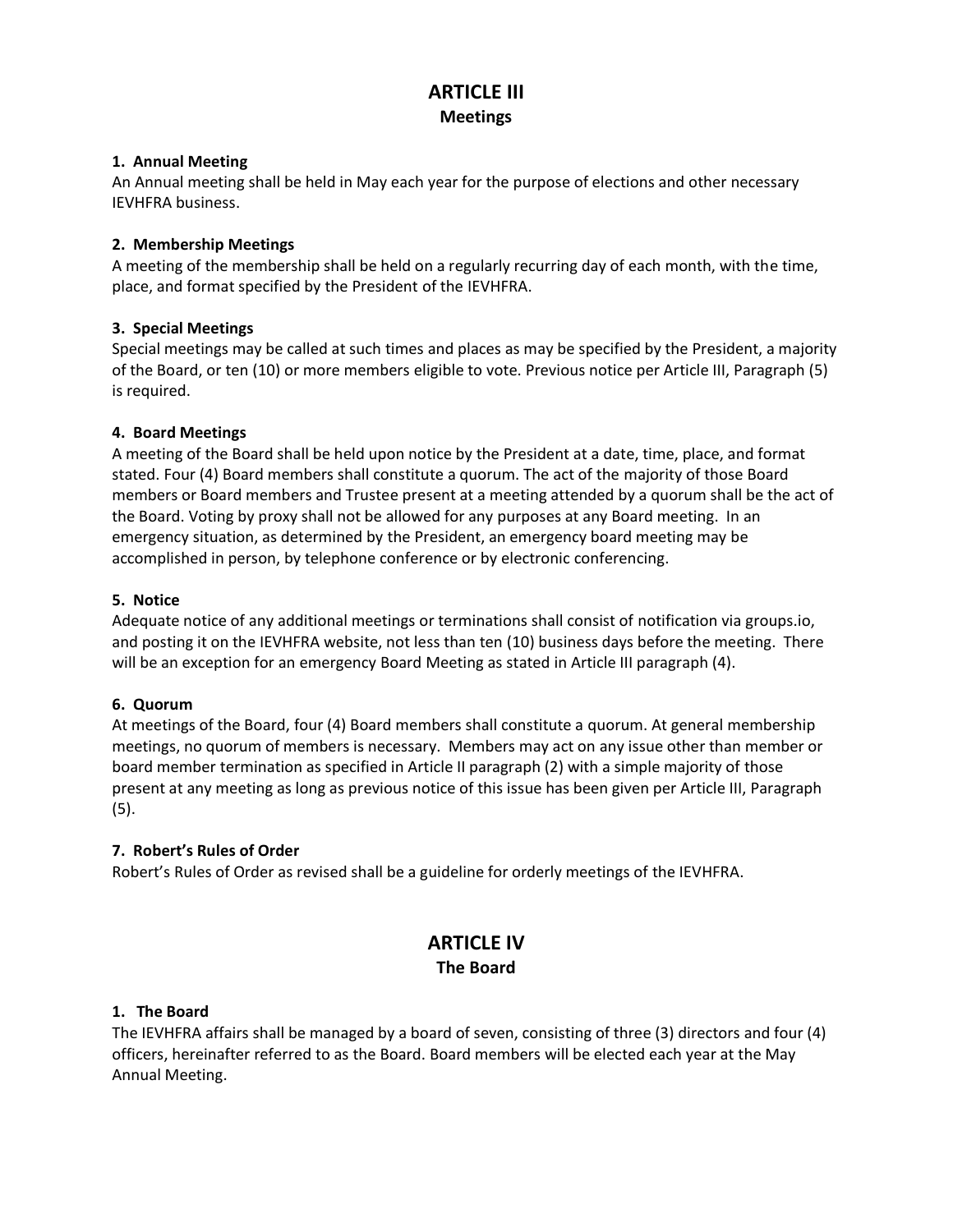#### **2. Directors**

Three directors will be voting members of the board. Terms of office for the directors shall be three (3) years with one director to be elected each year.

#### **3. Trustee**

The Trustee is appointed by the Board and shall have voting rights at the board meetings on any matter where changes in station operation or equipment are proposed and/or voted upon by the Board. Trustee may also hold elected office. If a Trustee holds elected office that member may cast only one vote. The Trustee shall enforce such rules and regulations as required for proper amateur operations of the stations within the lawful limitations imposed by the Federal Communications Commission rules, the agencies controlling the station's sites and the Board.

#### **4. Officers**

The officers of the IEVHFRA shall be the President, Vice-president, Secretary, and Treasurer. Terms of office are for two years, with President and Secretary being elected in even years and Vice President and Treasurer elected in odd years. An officer may be reelected by the membership. These officers are also members of the Board.

**President**: The President shall supervise all activities of the IEVHFRA and shall execute instruments in its behalf; shall preside over all meetings of the Board and of the membership; shall call such special meetings of the membership as shall be deemed necessary; shall appoint all committees and shall perform such other duties as usually pertain to the office. Four (4) weeks before the annual meeting of the membership, the President shall appoint a committee of three (3) life or active members to review the Treasurer's books for the previous fiscal year and report thereon at such meeting.

**Vice-president**: The Vice-president shall assume Presidential duties upon the absence, resignation, disability, or demise of the President. The Vice-president shall be Chairman of the Election Committee and shall perform such other duties as the President may direct.

**Secretary**: The Secretary shall keep minutes of all Board and membership meetings and shall perform such other duties as the President may direct. The Secretary shall be responsible for complying with all public disclosure requests as are required for public non-profit organizations. The Secretary will assure all paperwork necessary to maintain our non-profit status is up to date and filed with the WA Secretary of State.

**Treasurer**: The Treasurer shall receive and be accountable for all funds belonging to the IEVHFRA; shall sign all checks and pay all bills when authorized to do so by the Board; shall keep an accurate set of books and report monthly to the Board on all receipts, disbursements, and balances on hand; shall prepare and submit to the Board and membership an annual report showing receipts, disbursements, and balance on hand; shall file all reports and tax returns required by law; shall notify all members that dues will be payable at the end of the membership period, and by February 1 of each year shall post a list of paid members on groups.io. The Treasurer or his designate will provide a roster of members, paid for the current year, to the President at the start of the annual meeting. The Treasurer, for accounting purposes, shall balance the financial records of the IEVHFRA monthly.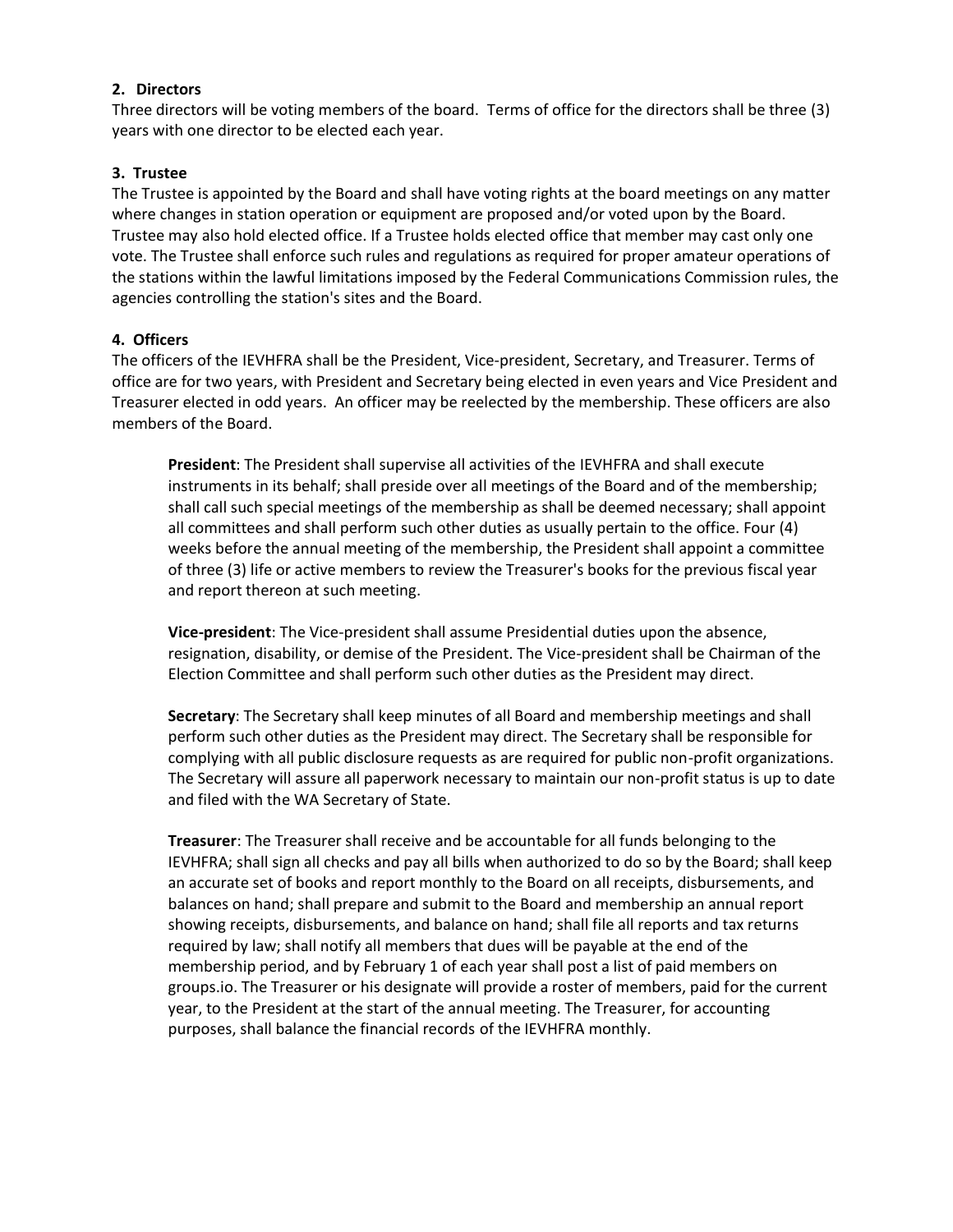#### **5. Nominations, Elections and Voting**

Two (2) months prior to the May meeting, the President shall appoint three (3) current members as a nominating committee, chaired by the Vice president, to submit at the April meeting, the name of nominee (s) for each office and directorship to be filled at such meeting. Nominations may also be submitted at the April meeting by any member eligible to vote. Voting for Officers and Directors shall be by secret ballot and include a slate of Board Members including those submitted by the Nominating Committee and those submitted by the general membership as stated above. Voting by proxy shall not be allowed for any purposes at any membership meeting, however absentee ballots will be accepted for the election of Officers and Directors, upon request by any current members eligible to vote. These ballots shall be returned in double envelopes to the Elections Committee chairman by the day prior to the annual meeting.

### **6. Vacancies and Removal from office**

Any vacancy occurring in the position of President, Vice-President, Secretary, Treasurer or Board member shall be filled by an election by the Board. The Officer or Director so elected shall serve for the unexpired term of his predecessor. Any Officer or Director may be removed by a two-thirds (2/3) vote of members present and entitled to vote after notice of such proposed action given as required by Article III, Paragraph (5). The absence of any Officer or Director from three (3) consecutive Board meetings, not found by the Board to be unavoidable, shall be grounds for removal.

## **ARTICLE V**

### **Financial Arrangements**

## 1. **Bank Accounts & Signing Authority**

The Board shall approve the establishment of any new or additional bank accounts. The President and Treasurer should be on the signature list of the bank account, and shall have the power to make, sign, endorse, and accept for and on behalf and in the name of the IEVHFRA drafts and checks in the regular course of business of the IEVHFRA. The President and Treasurer additionally have authority to hold a debit card and to write and endorse drafts or checks for the IEVHFRA account needed to carry out normal business. Any purchases over \$100 should be approved by a quorum of the Board. This approval may be at a board meeting, electronic conference, or via email if all Board members are requested to comment.

#### 2. **Disbursement of Money**

The Treasurer (or President in the absence of the Treasurer) shall disburse all monies as approved by the Board.

#### 3. **Compensation**

With pre-approval of the board, members upon submission of receipts, may be compensated for services rendered or expenses incurred. Any such receipts must be retained by the Treasurer for tax accounting purposes.

#### 4. **Dues**

The period of membership for the IEVHFRA, shall begin 1 January, and shall end 31 December. An exception is made to those passing their licensing exam and joining the IEVHFRA after August, who will be considered an active member upon receipt of dues and will be considered to have paid their dues for the following year. Changes in dues shall be determined by the Board and approved by a simple majority of the membership present at the annual meeting, and will take effect at the start of the new calendar